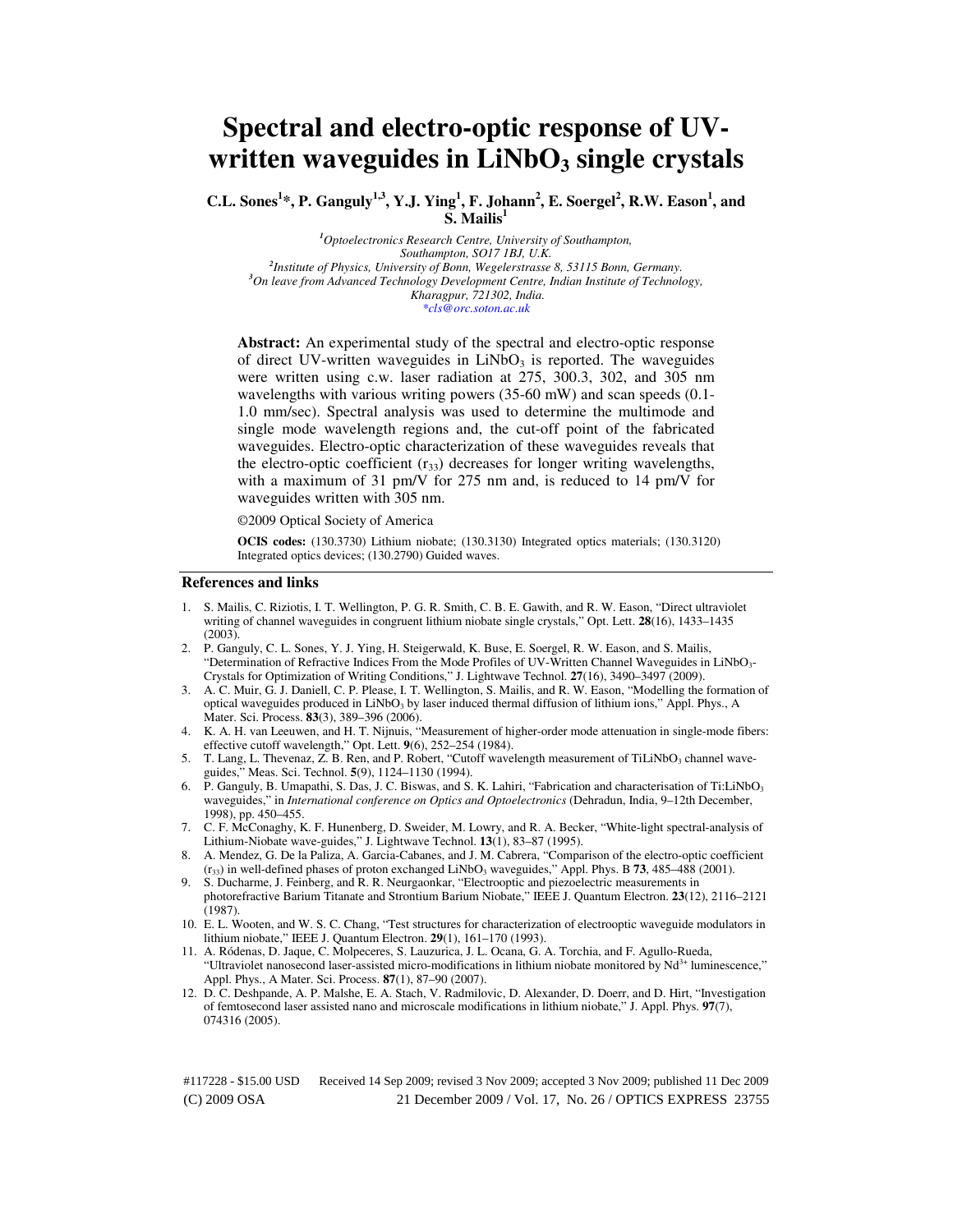- 13. J. Burghoff, C. Grebing, S. Nolte, and A. Tunnermann, "Waveguides in lithium niobate fabricated by focused ultrashort laser pulses," Appl. Surf. Sci. **253**(19), 7899–7902 (2007).
- 14. H. Nishihara, M. Haruna, and T. Suhara, *Optical Integrated Circuits* (McGraw-Hill, New York, 1989).
- 15. I. P. Kaminow, and V. Ramaswam, "Lithium-Niobate ridge waveguide-modulator," Appl. Phys. Lett. **24**(12), 622–624 (1974).
- 16. A. C. Muir, C. L. Sones, S. Mailis, R. W. Eason, T. Jungk, A. Hoffman, and E. Soergel, "Direct-writing of inverted domains in lithium niobate using a continuous wave ultra violet laser," Opt. Express **16**(4), 2336–2350 (2008).
- 17. F. Johann, Y. J. J. Ying, T. Jungk, A. Hoffmann, C. L. Sones, R. W. Eason, S. Mailis, and E. Soergel, "Depth resolution of piezoresponse force microscopy," Appl. Phys. Lett. **94**(17), 172904 (2009).
- 18. J. A. de Toro, M. D. Serrano, A. G. Cabanes, and J. M. Cabrera, "Accurate interferometric measurement of electro-optic coefficients: application to quasi-stoichiometric LiNbO3," Opt. Commun. **154**(1-3), 23–27 (1998).

# **1. Introduction**

Since its inception, the UV directly written waveguide [1] procedure in lithium niobate  $(LINbO<sub>3</sub>)$  single crystals has held considerable promise because it is a single-step process which is well suited for complex micro-optical devices, in addition to conventional optical integrated circuits. Direct writing of graded-index channel waveguides in congruent  $LiNbO<sub>3</sub>$ has been demonstrated using c.w. laser light within a writing wavelength range of 244 – 305 nm [1,2]. The process has been modeled as a laser-induced thermal diffusion of lithium ions which results in a variation of the local Li concentration which increases the extra-ordinary refractive index of  $LiNbO<sub>3</sub>$  [2,3] For most applications, single-mode waveguides are essential in order to achieve optimised device performance, and hence the determination of singlemode operating range and cut-off wavelength of the waveguide are fundamental for characterising waveguide optical properties. Spectral analysis is a characterization method which has been originally developed for determining the effective cut-off wavelength of optical fiber [4] and later for Ti-indiffused [5,6] and proton exchanged [7] waveguides, and this may also be applied to these UV-written waveguides. Moreover, the electro-optic properties of these waveguides need to be assessed for subsequent applications in waveguide optical switches and modulators, which are key integrated-optical components that can be implemented in  $LiNbO<sub>3</sub>$ . Therefore, spectral analysis and electro-optic characterisation of UVwritten waveguides in  $LiNbO<sub>3</sub>$  are of absolute necessity from the device point of view.

In this paper a white light laser-continuum source has been used for the investigation of the spectral response of the direct UV-written channel waveguides in congruent  $LiNbO<sub>3</sub>$ . The spectral data was used to determine the various regimes of waveguide operation from multimode to cut-off. It has been observed that an optimum writing condition for these waveguides exists where the refractive index change is maximised and hence the cut-off wavelength of the waveguide shifts to longer wavelengths. The experimental study was extended to the electro-optic properties of these waveguides, which reveals that electro-optic response of the waveguide reduces with increasing recording wavelength, with 275 nm written waveguides having the highest electro-optic response compared to waveguides written with 300.3, 302, and 305 nm light. Measurements of mode-width, mode-depth, and refractiveindex change of waveguides with various applied voltages, and finally direct interferometric measurements of the electro-optic coefficient of waveguides written at different UV wavelengths have confirmed this experimental finding.

# **2. Experimental**

# *2.1. Waveguide fabrication*

Direct writing of waveguides in congruent, z-cut  $LiNbO<sub>3</sub>$  crystal has been achieved using an argon ion laser that yields c.w. output at 275, 300.3, 302, and 305 nm wavelengths. The laser beam was focused onto the crystal surface to a spot of ~4 µm diameter. The waveguides were written on the  $+ z$  face of the crystal, along the crystallographic y-direction, by scanning the crystal in front of the focussed laser beam using a computer-controlled 2D translation stage. The laser power and scanning speed used in our experiments were within the range of 35-60 mW and 0.1-1.0 mm/sec, respectively, which correspond to UV energy fluences of 0.7-12.0  $kJ/cm<sup>2</sup>$ . The strong optical absorption of LiNbO<sub>3</sub> at these ultraviolet wavelengths results in an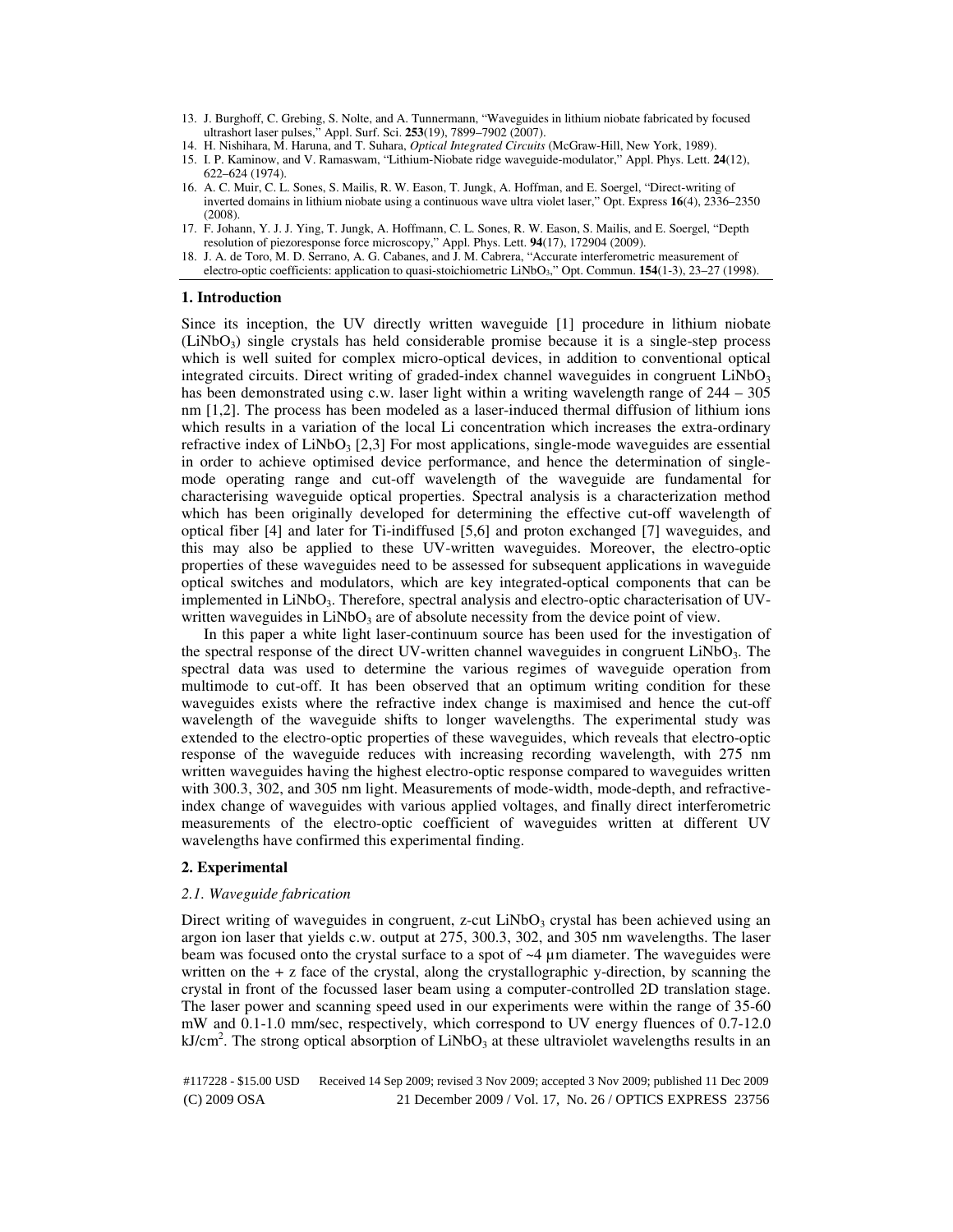increased local temperature- that induces Li diffusion takes place which forms the waveguides with an increased extra-ordinary index of refraction [1-3]. While the waveguides were in most cases free from surface damage, those written at the higher end of the energy fluence range did exhibit some undesirable surface damage. Following the direct writing, all the waveguides were edge-polished and used for the subsequent spectral and electro-optic characterization.

#### *2.2. Spectral measurements*

A supercontinuum fiber laser (Fianium, Femtopower 1060, with a wavelength range: 408 – 1800 nm) was coupled into the waveguides using a 10x microscope objective. The output of each waveguide was imaged by a second microscope objective onto a circular aperture (iris diaphragm) for spatially filtering out the optical noise from the light originating from the waveguides. This was subsequently then coupled to an optical spectrum analyzer. A schematic of the experimental setup is shown in Fig. 1. The numerical aperture of the launching objective lens  $(NA = 0.25)$  was chosen to be high enough to excite all possible guided modes of the waveguides. The length of the channel waveguides used in our experiments was  $14 \text{ mm}$ . The LiNbO<sub>3</sub> substrate containing the waveguides was mounted onto a high precision 4-axis translation stage. TM waveguide modes only could be excited in these UV-written waveguides indicative of an increment only in the extra-ordinary refractive index. To eliminate the spectral response of the launch and detection components of the experimental setup (such as the broadband source and the detector), the spectral output intensity of the waveguide  $(I_{WG})$  was normalized by a reference intensity spectrum  $(I_{REF})$  acquired by the optical system without the presence of the waveguide. This normalization also minimizes the effect of chromatic aberrations of the microscope lenses. All these spectral measurements were performed below the photorefractive damage threshold of the waveguides, which was confirmed by the non-dependency of the normalized transmission spectra on the input power. The measured spectral response has been analyzed to determine the wavelength range for multi-mode and single-mode operation respectively and the cut-off wavelength of the UVwritten waveguides.



Fig. 1. Experimental setup for spectral characterisation: M**1**, M**2** – mirrors, P – adjustable pinhole, MMF – multimode fiber, OSA – optical spectrum analyser, WUT – waveguide under test.

The change of the spectral response of the UV-written waveguides under the influence of an external electric field was used to investigate the electro-optic behavior of the waveguides. A pair of thin gold film electrodes of thicknesses ~10 nm was sputtered onto the two opposite faces of the 500 µm thick substrate containing the waveguides. The electrodes were used to apply a variable voltage across the substrate and the corresponding normalized transmission spectra of the waveguides were measured. The applied dc voltage used in our experiment ranged from −600 to + 600 V, corresponding to a uniformly applied dc electric field ranging from  $-1.2$  to + 1.2 V/ $\mu$ m along the z-axis of the LiNbO<sub>3</sub> crystal. The changes in cut-off wavelengths of the waveguides, written with different wavelengths, for various applied voltages were measured. These experimental data directly correspond to the relative refractive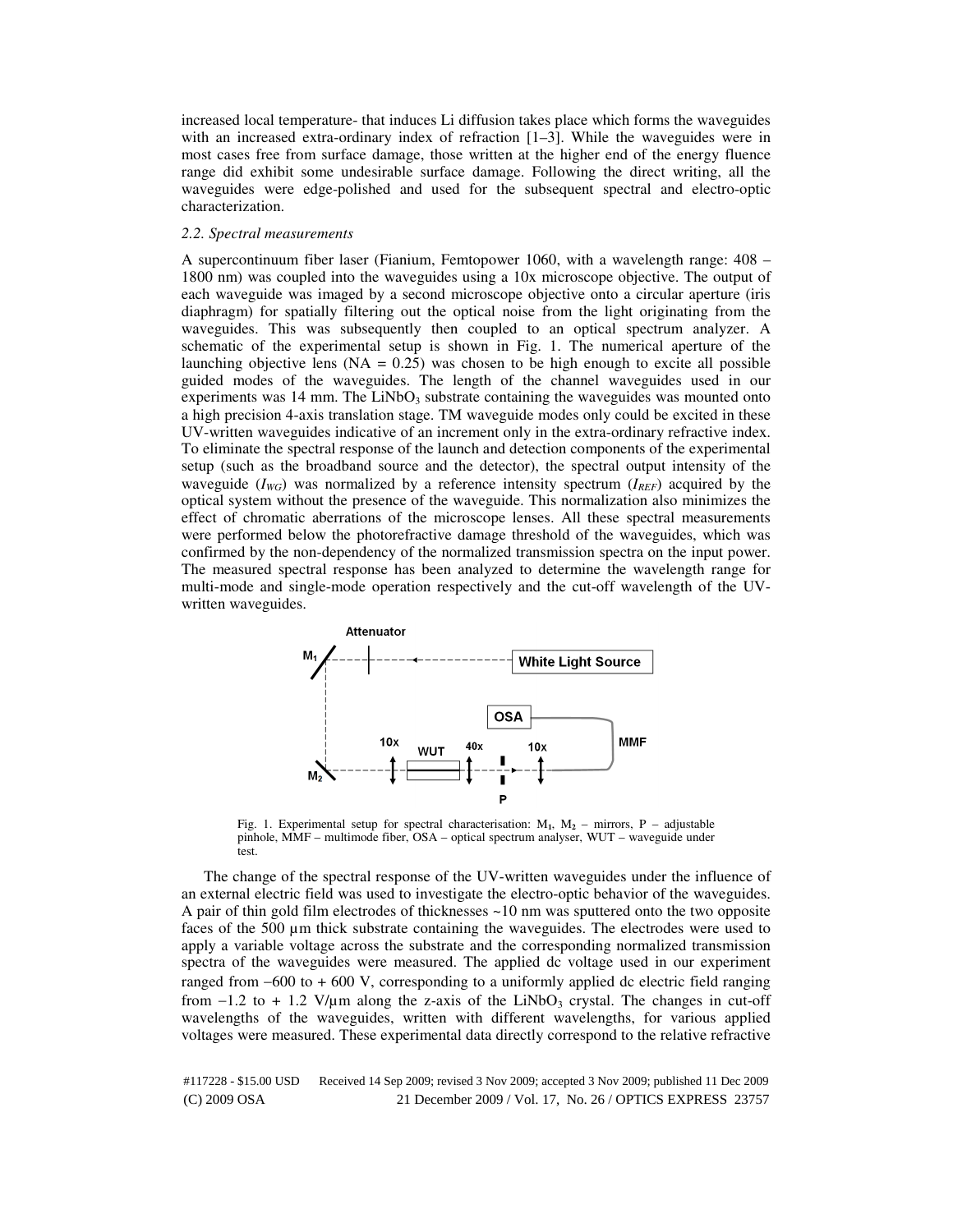index changes or changes in the contrast of the waveguides with respect to the substrate, via the linear electro-optic (Pockels) effect. The markedly different responses of the waveguides with applied voltage suggest a difference in the relative values of electro-optic coefficient  $(r_{33})$ of the UV-written waveguides compared to those for the bulk substrate under different writing wavelengths. Hence it was necessary to proceed to a direct measurement of the effective electro-optic coefficient.



Fig. 2. Experimental setup for the measurement of electro-optic coefficient of the waveguide: A1, A2 – optical attenuator; M1, M2, M3 – mirror; BS1, BS2 – beam splitter; WUT – waveguide under test; V - applied voltage; P1, P2, - adjustable pinhole; D – detector; LIA – lock-in amplifier.

#### *2.3. Electro-optic coefficient measurement*

For a quantitative characterization of the electro-optic response of the waveguides written at different wavelengths, we measured the  $r_{33}$  electro-optic coefficient using a Mach-Zehnder interferometer setup, a schematic of which is shown in Fig. 2. A He-Ne laser beam (0.6328 µm) was divided by a 50/50 cube beam- splitter into the two arms of the interferometer. The waveguide under test was placed in one arm of the interferometer, and light was in- and outcoupled using microscope objectives. In the reference arm a variable attenuator was placed to balance the optical power between the two arms of the interferometer. Finally the beams from the two arms were recombined using a second cube beam-splitter as shown in the schematic. The polarization of the input light was made parallel to the z-axis of the crystal. Initially a computer-interfaced CCD camera was used to observe the series of elliptical interference fringes at the output. A pinhole with diameter  $\sim$  25  $\mu$ m was used to sample the interference fringes and to enable the detection of phase shifts as a variation of the transmitted optical power measured by a Si photo-detector. An optical chopper (frequency: 170 Hz) in conjunction with a lock-in-amplifier was used to improve the signal-to-noise ratio (typically ~50) of our detection system. We also placed a 6.3x microscope objective to magnify the output interference pattern and hence improve the resolution of the pinhole-detector assembly. The entire experimental setup was on a vibration-isolated table and the interferometric section was covered to minimize the effect of random phase changes caused by air-flow in the two arms of the interferometer. The applied voltage introduces a refractive index change in the waveguide via the electro-optic effect thereby introducing a phase difference between the two arms of the interferometer. This small phase difference produces a spatial shift in the interference fringes, and hence a change in detector output. From the plot of the detector output versus the applied voltage, we have measured the half-wave voltage  $V_\pi$ , the voltage required to produce a  $\pi$ -phase shift. This is related to the  $r_{33}$  coefficient of the waveguide by the following equation [8,9]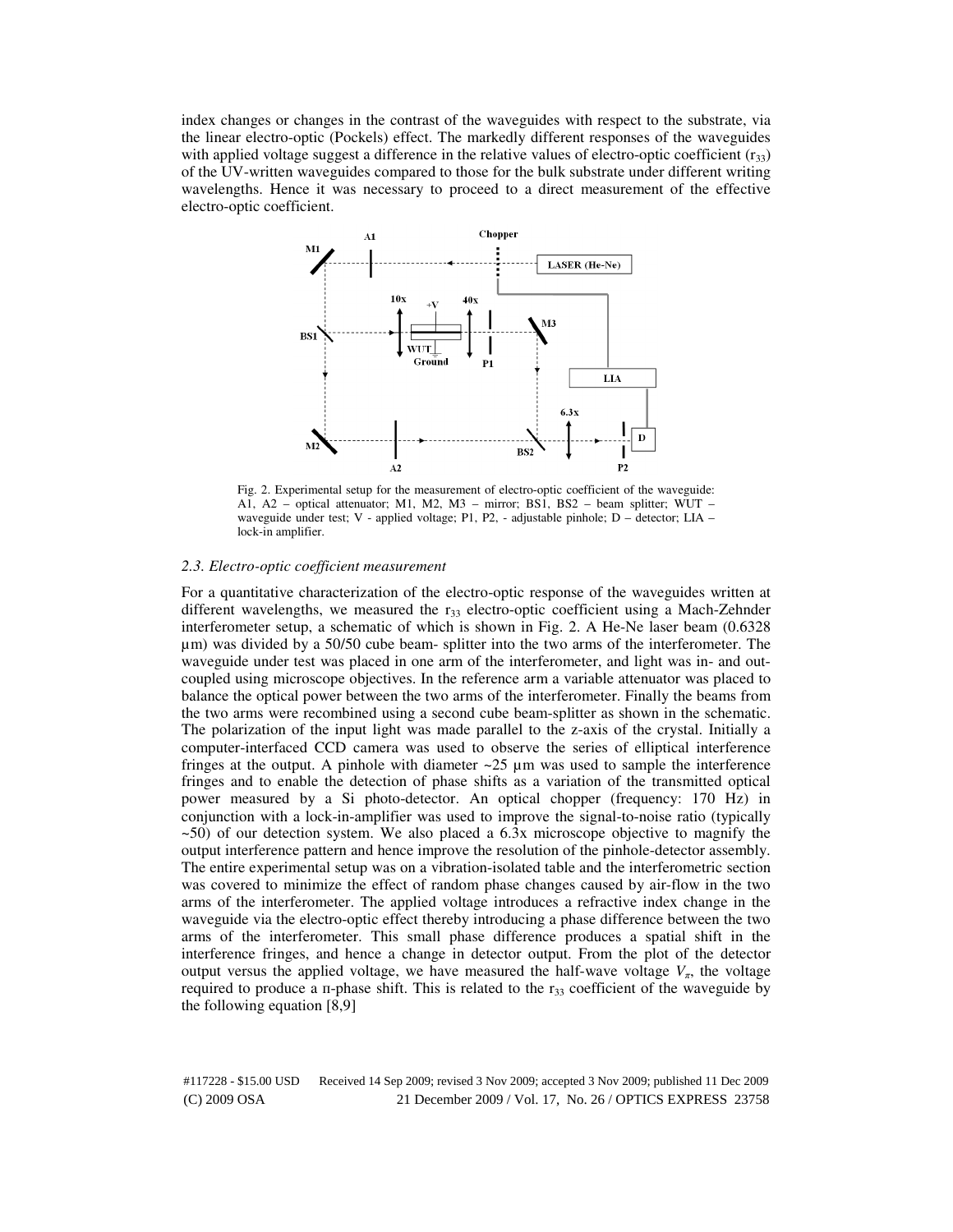$$
r_{33} = \frac{\lambda \, d}{n_e^3 \, L V_\Pi} \tag{1}
$$

where,  $\lambda$  is the operating wavelength (0.6328  $\mu$ m), *d* is the substrate thickness (500  $\mu$ m),  $n_e$  is the effective refractive index of the waveguide, and *L* is the length of the electrode-covered waveguide section (9 mm). In Eq. (1) we have assumed 100% overlapping of the applied electric field with the waveguide propagation mode which is a valid approximation in the present configuration [10]. The experiment was repeated for a number of waveguides written with different writing wavelengths and powers, and the  $r_{33}$  coefficient for each waveguide was determined by using Eq. (1). No phase drift due to optical "photorefractive" damage was observed over the duration of the measurements.

# **3. Results and discussions**

#### *3.1. Analysis of spectral data of the waveguides*

Typical normalized transmission spectra of two different UV-written waveguides are shown in Fig. 3. The spectrum shown in Fig.  $3(a)$  corresponds to a waveguide that exhibits multimode transmission at shorter wavelengths and can be divided into four regions [7]. In region-1 the waveguide supports the two lowest order modes and the normalized transmission spectrum  $(I_{WG}/I_{REF})$  can be described as:

$$
\frac{I_{WG}}{I_{REF}} = K_{00} + K_{01}
$$
 (2)

where  $K_{00}$  and  $K_{01}$  are the coupling coefficients for the lowest and next higher order modes, respectively. Region-2 describes the wavelength regime where the second mode cut-off is approached. In this case normalised transmission spectrum is given by:

$$
\frac{I_{WG}}{I_{REF}} = K_{00} + K_{01} e^{-\alpha_{01} L_0}
$$
\n(3)

where  $\alpha_{0l}$  and  $L_0$  are the modal attenuation coefficient of the higher order mode and length of the guide, respectively. As the wavelength becomes longer the cut-off of the second mode is passed and region-3 covers the wavelength range where the fundamental mode is still far from cut-off. The intensity ratio in this region may be given as:

$$
\frac{I_{\text{wc}}}{I_{\text{REF}}} = K_{00} \tag{4}
$$

Finally as the fundamental mode cut-off is approached in region-4, the normalized transmission spectrum is:

$$
\frac{I_{\text{WG}}}{I_{\text{REF}}} = K_{00} e^{-\alpha_{00} L_0}
$$
\n(5)

where  $\alpha_{00}$  is the attenuation coefficient for the fundamental mode. In Eqs. (2-5) the modal coupling and attenuation coefficients are wavelength dependent. We have defined 10% of the peak normalised intensity as the mode cut-off point. Hence for the waveguide shown in Fig. 3(a), which was written at the 300.3 nm wavelength, with a laser power of 40 mW and a scan speed 1.0 mm/sec, the multimode region is <514 nm, whereas the guide is single-moded within the wavelength range from 514 nm to 780 nm, where 780 nm is practically the waveguide cut-off wavelength. For the waveguide shown in Fig. 3(b), written with 305 nm wavelength, 50 mW power and 1 mm/sec laser scan speed, the single-mode range is from 408 nm to 615 nm.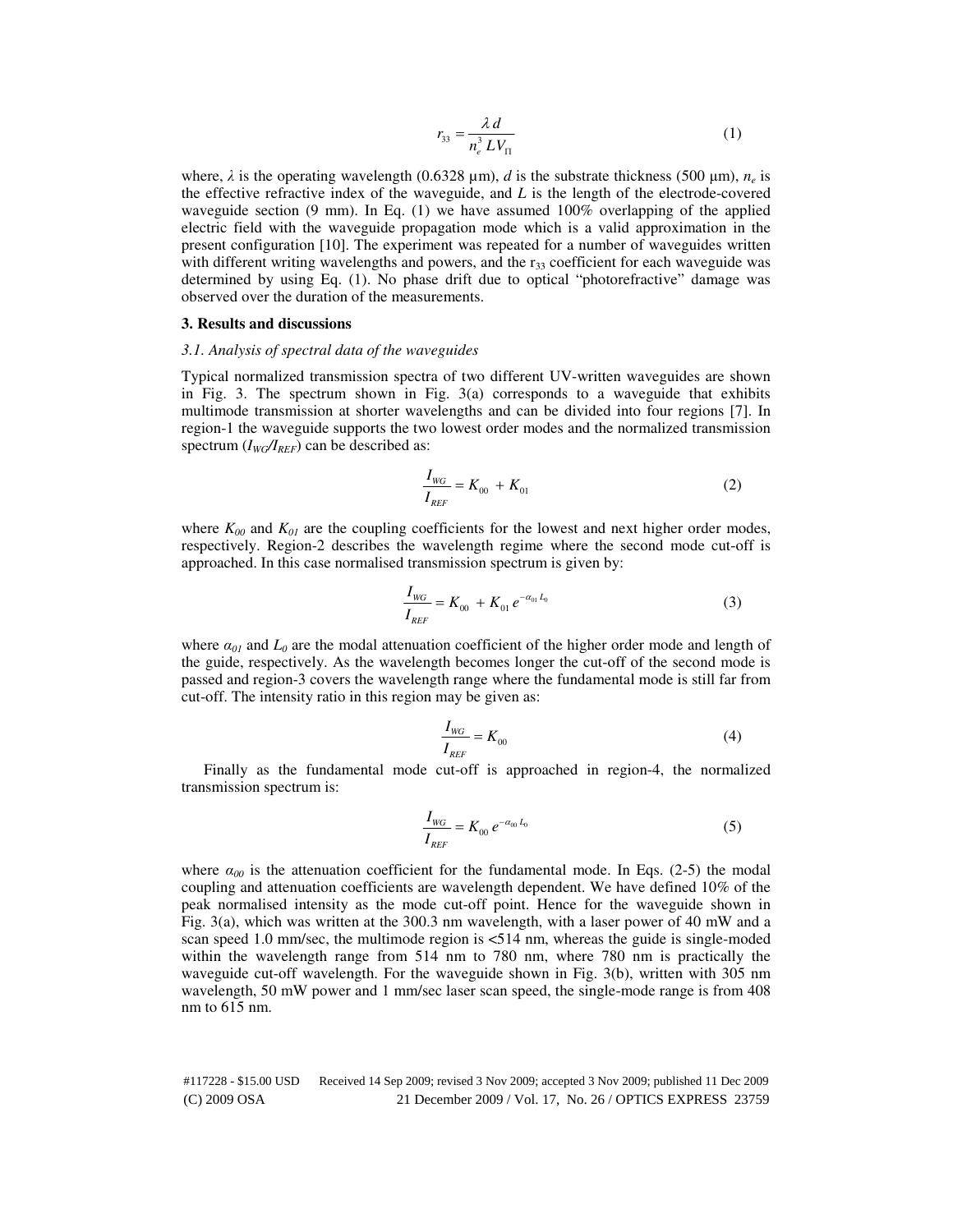

Fig. 3. Typical spectral responses of the fabricated UV-written waveguides: (a) with writing wavelength: 300.3 nm, power: 40 mW, speed: 1 mm/sec; (b) with writing wavelength: 305 nm, power: 50 mW, speed: 1 mm/sec.

We have measured the cut-off wavelengths of all the waveguides written with various writing wavelengths, laser powers, and scan speeds. The variations of the cut-off wavelength of the waveguides written with different wavelengths, as a function of laser power and scan speed are shown in Fig. 4(a) and Fig. 4(b) respectively.



Fig. 4. Variations of cut-off wavelengths of the waveguides with: (a) laser writing power, (b) writing speed.

These results confirm our previous observation [2] that for each writing wavelength an optimum writing condition (writing power and scan speed) exists where the induced refractive index change is maximised. As the refractive index change or the contrast of the waveguide  $(\Delta n_{\text{max}})$  increases, the cut-off shifts to longer wavelengths. This may be because of the tradeoff between the laser-induced refractive index change and the strain due to surface damage of the waveguides at higher laser fluences. UV laser-induced surface damage has been investigated by Rodenas et al. in [11], where it was demonstrated that it induces a permanent local stress of micron-scale dimension, causing a decrease in local refractive index of  $LiNbO<sub>3</sub>$ to some extent [12]. Raman analysis of the exposed region also shows some loss of crystallinity of the material [13], indicating that though LiNbO<sub>3</sub> may suffer some change in chemical structure at the superficial surface layer, it remains largely unchanged in the bulk.

#### *3.2. Spectral analysis with applied voltages*

Results of the measurements for cut-off wavelength change with applied dc voltages of waveguides written with four different UV wavelengths are shown in the graph of Fig. 5.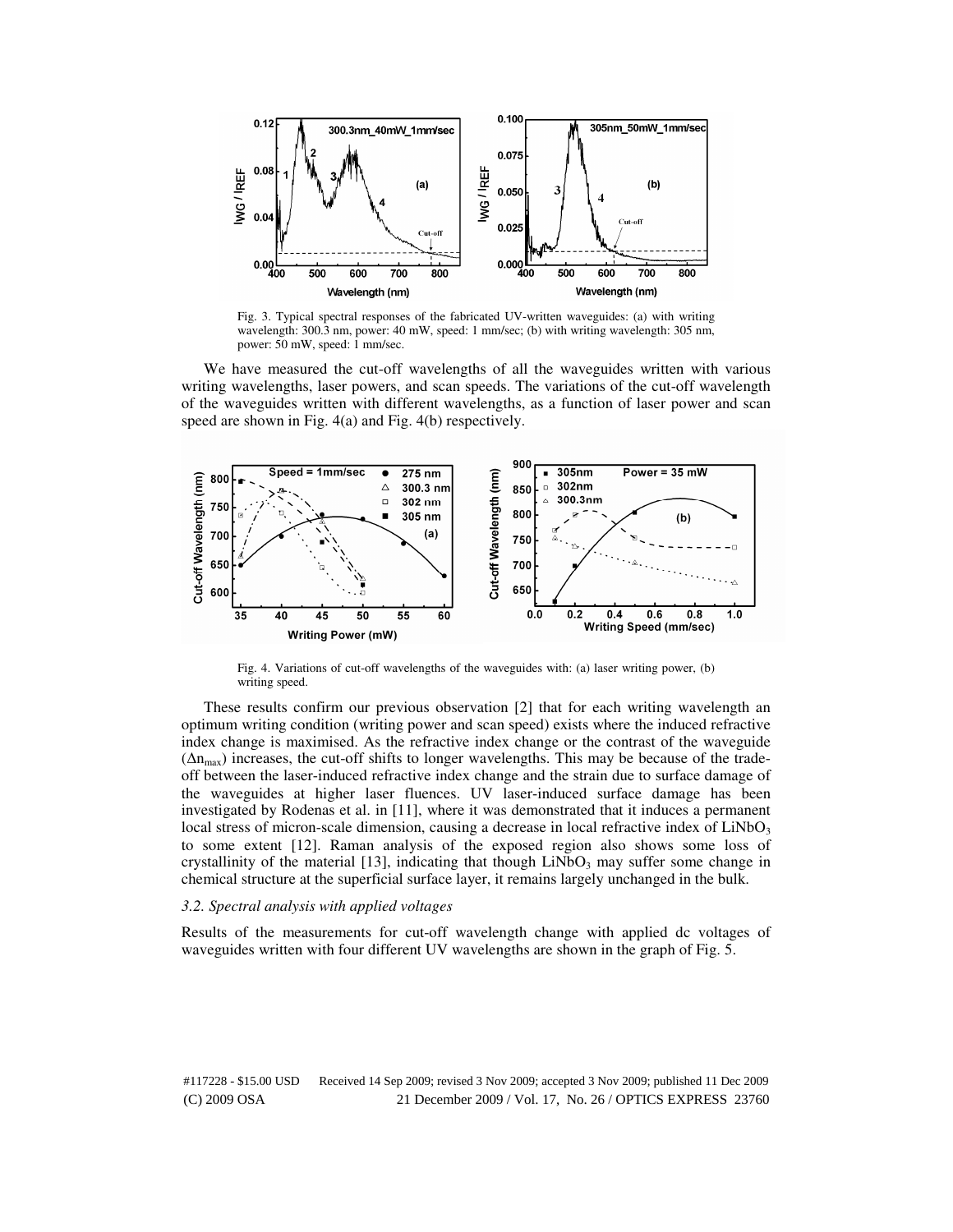

Fig. 5. Changes in cut-off wavelengths of the waveguides with applied voltages for 275, 300.3, 302, and 305 nm writing wavelengths.

It may be observed in the graph that the waveguides written with 275 nm exhibit the lowest change in cut-off wavelength with applied voltages in the range from −600 to + 600 V. The changes in cut-off wavelengths of the waveguides gradually increase with the writing wavelength. In the present electrode configuration, where a uniform electric field is applied across the whole crystal containing the waveguides, the change in cut-off wavelength will depend on the change in refractive index contrast of the waveguides with respect to the substrate. Hence for waveguides with the same electro-optic coefficients as that of  $LiNbO<sub>3</sub>$ substrate, there shouldn't be any appreciable change in the cut-off wavelength. However, waveguides which have a reduced electro-optic coefficient with respect to the substrate will exhibit a more significant change in cut-off wavelength with the applied voltage. Thus the results in Fig. 5 indicate that a waveguide written with 275 nm has an electro-optic coefficient,  $r_{33}$ , closest to the substrate value in comparison to waveguides written with longer wavelengths. In fact, the electro-optic coefficient decreases monotonically with the increase in writing wavelength. The measured change in contrast of these waveguides with respect to the substrate refractive index at 0.6328 µm transmitting wavelength (Fig. 6), for different applied voltages, supports these experimental observations. Maximum refractive index values near the surface for these waveguides without applying any voltages are given in Table 1.



Fig. 6. Changes in contrast of the waveguides written with 275, 300.3, 302, and 305nm wavelengths with applied voltages.

**Table 1. Maximum surface refractive index values of different waveguides in Fig. 6.** 

| Laser Writing   | Laser Power (mW) | Scan Speed | Maximum Refractive Index Near |
|-----------------|------------------|------------|-------------------------------|
| Wavelength (nm) |                  | (mm/sec.)  | Surface                       |
| 275             | 45               | 1.0        | 2.204864                      |
| 300.3           | 40               | 0.5        | 2.203554                      |
| 302             | 40               | 0.5        | 2.204354                      |
| 305             | 40               | 0.5        | 2.204154                      |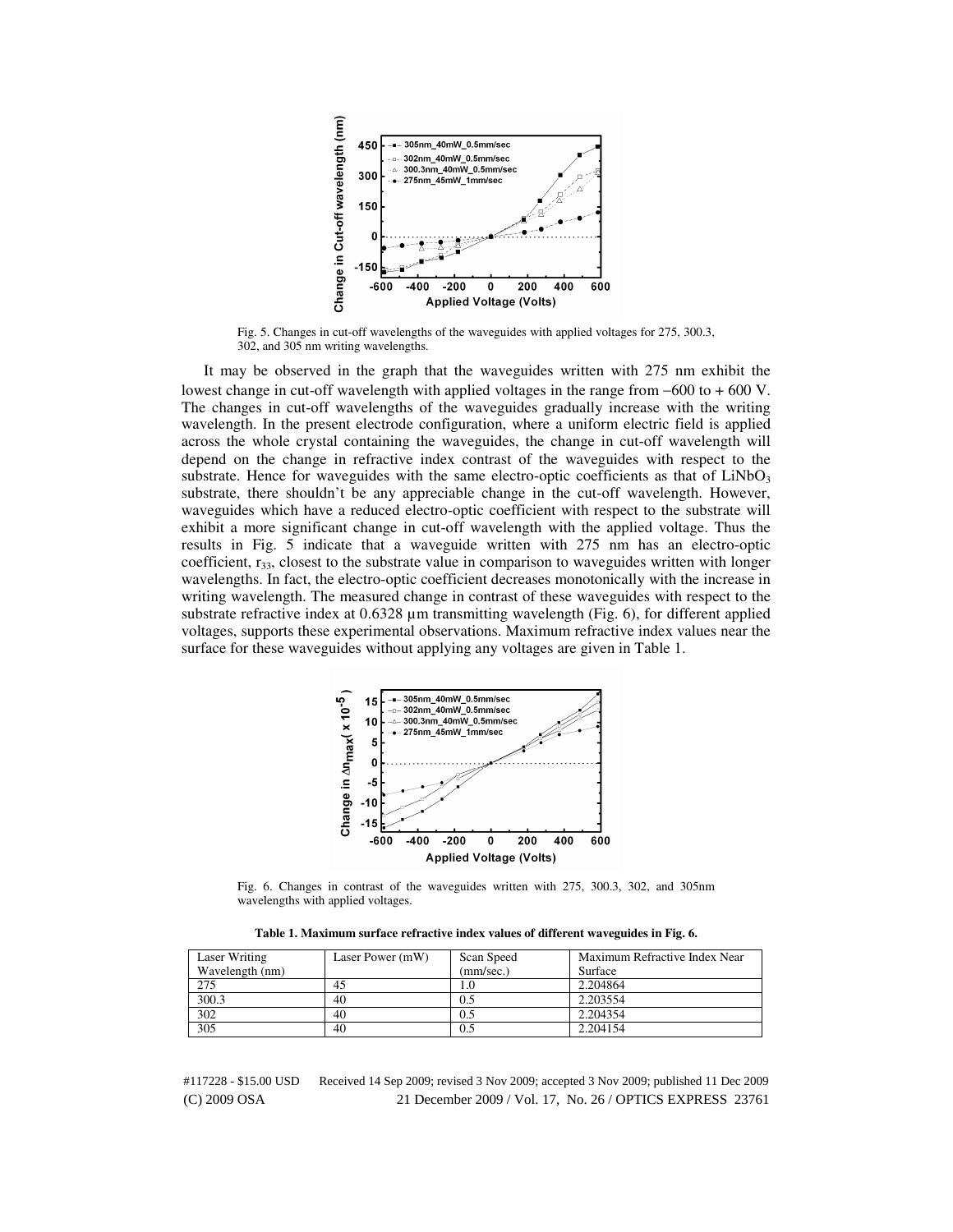The changes in mode width and mode depth of these UV-written waveguides with the applied voltages are shown in Fig. 7. The details of the experimental setup for mode profile measurement and determination of refractive index contrast of the waveguides are presented in Ganguly et al. [2]. All these waveguides are single-moded in nature at this wavelength within the applied voltage range. As expected the changes in mode widths and mode depths for the waveguide written with 275 nm wavelength with the applied voltages are relatively small, whereas, for other waveguides significant changes in mode widths and mode depths are observed. It may also be noted that the asymmetry in Fig.  $5$  for  $+$  ve and  $-$ ve applied voltages actually reflects the asymmetric behavior of mode depth variation of the waveguides as seen in Fig. 7(b). We have observed a measurable mode shrinkage or expansion along the applied electric field direction for these UV-written waveguides.



Fig. 7. Changes in mode width (a) and mode depth (b) with applied voltages for the waveguides written with 275, 300.3, 302, and 305nm wavelengths.

#### *3.3. Electro-optic coefficients of the waveguides*

The interferometrically measured electro-optic coefficient  $(r_{33})$  of the waveguides written with these four different wavelengths and writing powers (45, 50, 55, 60 mW) are summarized in the graph shown in Fig. 8.



Fig. 8. Measured electro-optic coefficients  $(r_{33})$  of the waveguides for different writing wavelengths and powers.

All the waveguides were written with a scanning speed of 1.0 mm/sec. Our measurements were performed with a dc applied field at room temperature (20  $^{\circ}$ C), for a probe wavelength of 0.6328 µm. Typical variations of normalised detector output with applied voltage are presented in Fig. 9, for the waveguides with different writing wavelengths. The non-zero minimum detector outputs may be a combined effect of slightly unequal intensity of the two arms of the interferometer under applied voltages and other stray environmental effects. It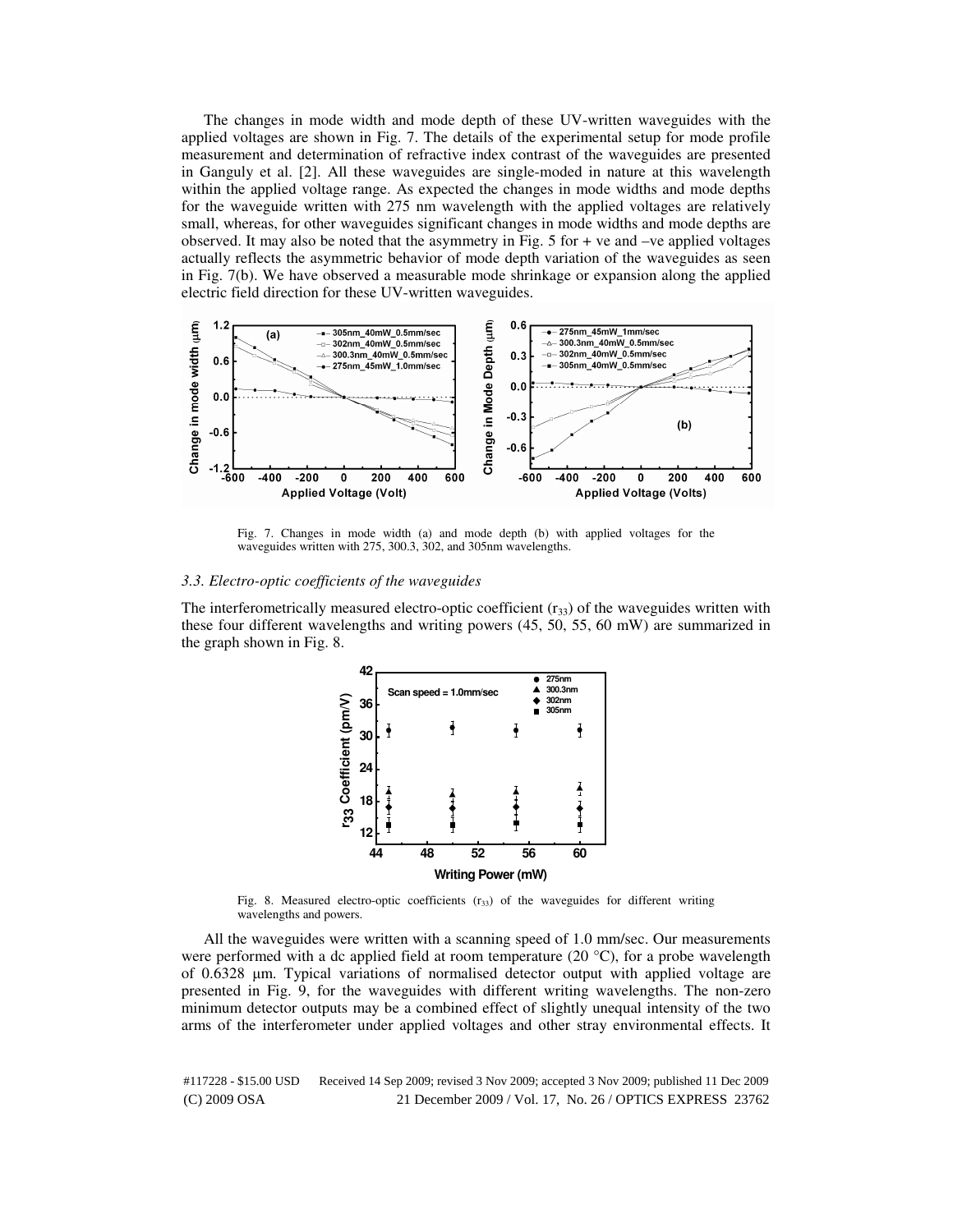may be concluded from these results that the electro-optic coefficient is as low as 14 pm/V for waveguides written with 305 nm wavelength, but increases with decreasing writing wavelength, to a value (31 pm/V) that is close to the bulk  $r_{33}$  value of the crystal, for 275 nm writing wavelength. It may also be noticed that the electro-optic coefficients of the waveguides are effectively independent of the writing laser powers within our studied experimental range. For comparison we have also measured the  $r_{33}$  coefficient of a Tiindiffused channel waveguide fabricated in our laboratory, using the same experimental apparatus. The measured value of 35 pm/V is  $\sim$ 13% higher than the values for waveguides written with 275 nm wavelength. We also studied the a.c. (upto 10 KHz) electro-optic response of the waveguides using the same interferometric setup. A dc bias (0-100V) was also applied along with the sinusoidal ac signal ( $V_{pp} = 35{\text -}155 \text{ V}$ ) to set the phase difference between the interferometer arms to  $\pi/2$ , effectively increasing the detection sensitivity. It was observed that within the studied frequency range the frequency response of the UV-written waveguides is similar to that of the Ti-indiffused waveguide.



Fig. 9. Variation of normalised detector output with the applied voltages for 275, 300.3, 302, and 305nm writing wavelengths of the waveguides.

The reason for the electro-optic coefficient reduction at 300.3, 302, and 305 nm writing wavelengths, is not clearly understood at the moment. Since lithium out-diffused waveguides are known to produce highly efficient electro-optic modulators [14,15], some other mechanisms dominant during waveguide fabrication at these longer writing wavelengths, could possibly be the cause. One such plausible explanation could be due to the formation of all-optically inverted ferroelectric domains within the illuminated region [16]. The depth of these inverted domains on the  $+ z$  face at a shorter UV wavelength (244 nm) has been estimated to be of order 30-50 nm. However, the dependence of the depths of such alloptically inverted domain on the writing wavelength has not been studied. The presence of such inverted domains within the waveguide volume will reduce the average phase shift for a given value of the applied voltage which will consequently appear as a reduced EO coefficient. Another possible mechanism which would result in a reduced EO response is damage induced in the crystal by the UV-laser writing step. As the absorption depth for the longer wavelengths is greater, the corresponding damaged volume extends further into the waveguide region, and hence a reduced value for the measured EO coefficient would be obtained for these wavelengths. The UV illuminated tracks were investigated by piezoresponse force microscopy (PFM) in order to identify the cause for the reduction in the EO response. The PFM investigation showed indeed a limited contrast associated with the UV illumination which could be attributed either to a shallow inverted domain or a damaged volume. The PFM results were inconclusive mainly due to the limitation in the depth resolution of the device which is comparable to the dimensions of the waveguiding volume [17].